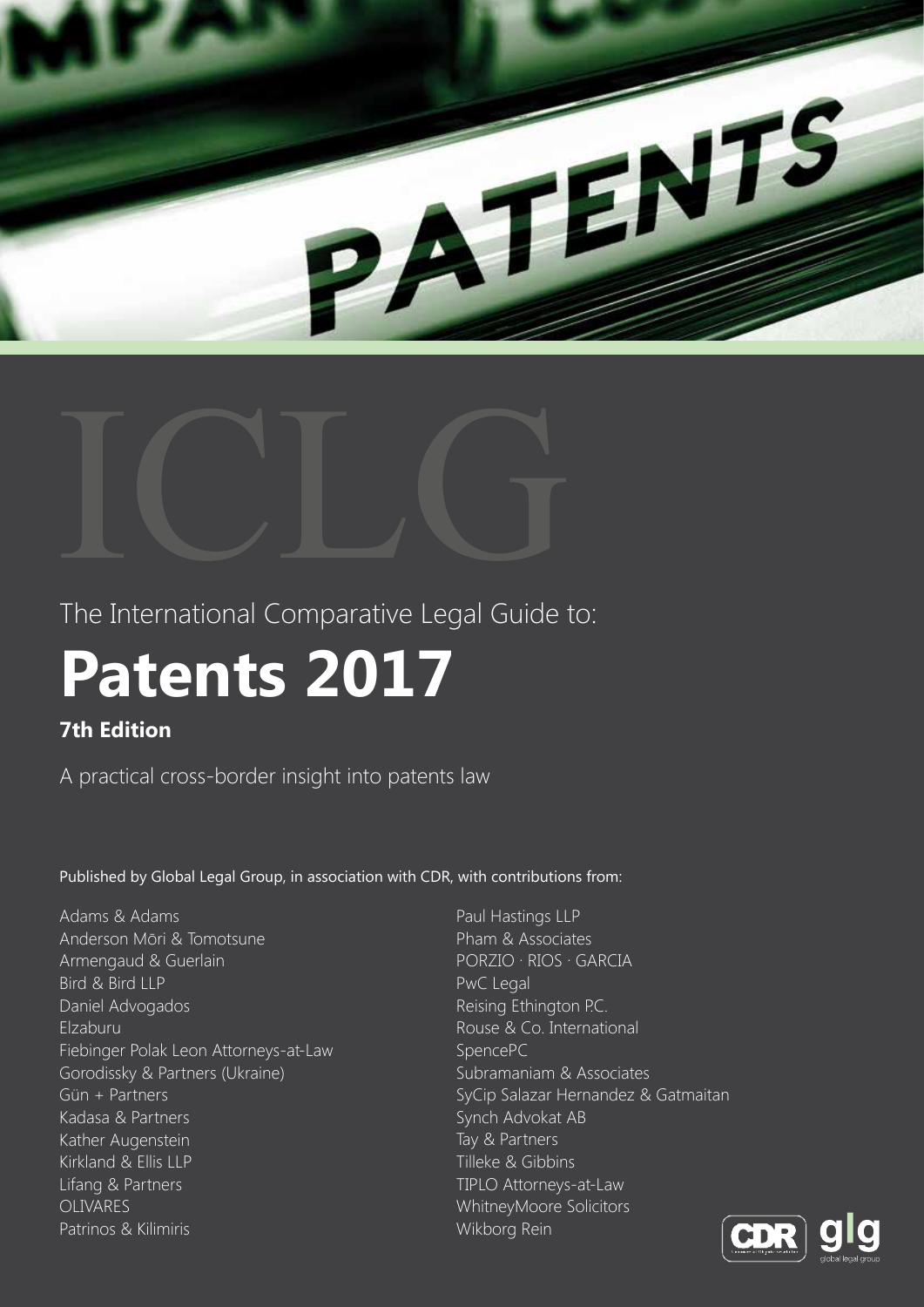

**Contributing Editor** Katharine Stephens, Bird & Bird LLP

**Sales Director** Florjan Osmani

**Account Directors** Oliver Smith, Rory Smith

**Sales Support Manager** Paul Mochalski

**Sub Editor** Hannah Yip

**Senior Editor** Rachel Williams

**Chief Operating Officer** Dror Levy

**Group Consulting Editor** Alan Falach

**Group Publisher** Richard Firth

**Published by** Global Legal Group Ltd. 59 Tanner Street London SE1 3PL, UK Tel: +44 20 7367 0720 Fax: +44 20 7407 5255 Email: info@glgroup.co.uk URL: www.glgroup.co.uk

**GLG Cover Design** F&F Studio Design

**GLG Cover Image Source** iStockphoto

**Printed by** Ashford Colour Press Ltd August 2016

Copyright © 2016 Global Legal Group Ltd. All rights reserved No photocopying

**ISBN** 978-1-911367-10-9 **ISSN** 2044-3129

**Strategic Partners**





# General Chapters:

| 1 | A Guide to Conducting an Action Before the Unified Patent Court –<br>Katharine Stephens, Bird & Bird LLP                                                                                        |    |
|---|-------------------------------------------------------------------------------------------------------------------------------------------------------------------------------------------------|----|
| 2 | At the Intersection of U.S. Patent Laws and Autonomous Vehicles: A Look at Patent Eligibility and<br><b>Claim Indefiniteness</b> – Corey M. Beaubien & Jeffrey L. Doyle, Reising Ethington P.C. | 8  |
| 3 | Gulf Cooperation Council Countries – Patent Landscape – Sara Holder & Mohammad Jomoa,<br>Rouse & Co. International/Kadasa & Partners                                                            | 12 |
| 4 | U.S. Supreme Court Reaffirms Flexible Analysis for Enhanced Damages in U.S. Patent Cases –<br>D. Stuart Bartow, Paul Hastings LLP                                                               | 15 |

# Country Question and Answer Chapters:

| 5  | Austria                     | Fiebinger Polak Leon Attorneys-at-Law: DDr. Karina Hellbert, LL.M.                       | 19  |
|----|-----------------------------|------------------------------------------------------------------------------------------|-----|
| 6  | <b>Brazil</b>               | Daniel Advogados: Rana Gosain & André Bastos Venturini                                   | 25  |
| 7  | <b>Chile</b>                | PORZIO · RIOS · GARCIA: Cristóbal Porzio & Marcelo Correa                                | 33  |
| 8  | China                       | Lifang & Partners: Xie Guanbin & Sun Xi                                                  | 39  |
| 9  | France                      | Armengaud & Guerlain: Catherine Mateu                                                    | 46  |
|    | 10 Germany                  | Kather Augenstein: Dr. Christof Augenstein & Christopher Weber                           | 53  |
| 11 | Greece                      | Patrinos & Kilimiris: Constantinos Kilimiris & Tassos Kilimiris                          | 59  |
|    | 12 India                    | Subramaniam & Associates: Hari Subramaniam                                               | 65  |
| 13 | <b>Ireland</b>              | WhitneyMoore Solicitors: Aoife Murphy & Robin Hayes                                      | 73  |
| 14 | Japan                       | Anderson Mōri & Tomotsune: Yasufumi Shiroyama & Makoto Ono                               | 80  |
| 15 | <b>Malaysia</b>             | Tay & Partners: Lin Li Lee & Kah Yee Chong                                               | 87  |
|    | 16 Mexico                   | OLIVARES: Alejandro Luna & Sergio L. Olivares, Jr.                                       | 94  |
| 17 | <b>Norway</b>               | Wikborg Rein: Ingvild Hanssen-Bauer & Lars Erik Steinkjer                                | 102 |
|    | 18 Philippines              | SyCip Salazar Hernandez & Gatmaitan: Enrique T. Manuel &<br>Vida M. Panganiban-Alindogan | 108 |
| 19 | Russia                      | PwC Legal: Konstantin Bochkarev                                                          | 114 |
| 20 | Saudi Arabia                | Rouse & Co. International/Kadasa & Partners: Sara Holder &<br>Mohammad Jomoa             | 119 |
| 21 | <b>South Africa</b>         | Adams & Adams: Alexis Apostolidis & Sophia Czarnocki                                     | 125 |
| 22 | <b>Spain</b>                | Elzaburu: Colm Ahern                                                                     | 132 |
| 23 | Sweden                      | Synch Advokat AB: David Leffler & Elisabeth Sundberg                                     | 137 |
| 24 | Taiwan                      | TIPLO Attorneys-at-Law: J. K. Lin & H. G. Chen                                           | 143 |
| 25 | Thailand                    | Tilleke & Gibbins: Nandana Indananda & Siraprapha Rungpry                                | 151 |
| 26 | <b>Turkey</b>               | Gün + Partners: Selin Sinem Erciyas & Filiz Toprak Esin                                  | 157 |
| 27 | <b>Ukraine</b>              | Gorodissky & Partners (Ukraine): Nina Moshynska                                          | 164 |
| 28 | <b>United Arab Emirates</b> | Rouse & Co. International: Sara Holder                                                   | 171 |
| 29 | <b>United Kingdom</b>       | Bird & Bird LLP: Katharine Stephens & Audrey Horton                                      | 176 |
|    | 30 USA                      | Kirkland & Ellis LLP/SpencePC: Eugene Goryunov &<br>William Cory Spence                  | 185 |
|    | 31 Vietnam                  | Pham & Associates: Pham Vu Khanh Toan                                                    | 192 |

# **Further copies of this book and others in the series can be ordered from the publisher. Please call +44 20 7367 0720**

# **Disclaimer**

This publication is for general information purposes only. It does not purport to provide comprehensive full legal or other advice. Global Legal Group Ltd. and the contributors accept no responsibility for losses that may arise from reliance upon information contained in this publication. This publication is intended to give an indication of legal issues upon which you may need advice. Full legal advice should be taken from a qualified professional when dealing with specific situations.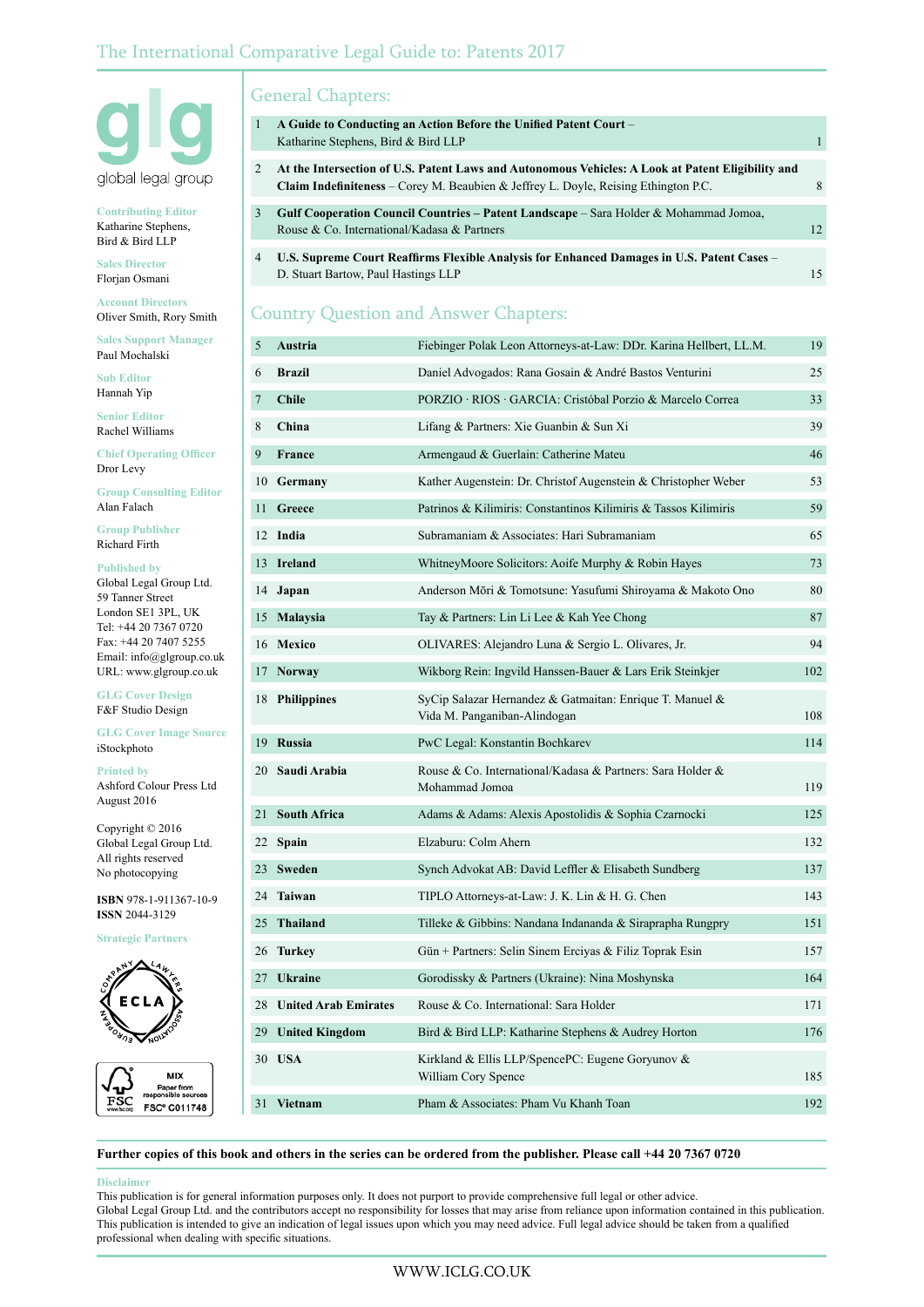# France

# Armengaud & Guerlain Catherine Mateu

# **1 Patent Enforcement**

# **1.1 Before what tribunals can a patent be enforced against an infringer? Is there a choice between tribunals and what would influence a claimant's choice?**

While patent infringements may be both a civil tort and a criminal offence, civil courts judge almost all patent infringement cases, because contrary to criminal law cases, civil cases are judged by chambers that are specialised in intellectual property law. In civil cases, plaintiffs, duly represented by lawyers, must ask bailiffs to deliver a fully motivated complaint to defendant(s), and then have the delivered complaint filed in court.

For proceedings initiated after November 2, 2009, the Paris Civil Court of First Instance has exclusive jurisdiction. Previously, patent infringement proceedings could be filed before one of the seven First Instance Civil Courts, which had territorial jurisdiction in particular cases. Patent infringement proceedings may be initiated upon a complaint from the patent owner, the exclusive licencee under the conditions set in the Intellectual Property Code (hereinafter, the IPC) or, in the case of criminal proceedings, by the public prosecutor or by customs officials.

# **1.2 What has to be done to commence proceedings, what court fees have to be paid and how long does it generally take for proceedings to reach trial from commencement?**

In practice, patent infringement proceedings start with a seizure that may be carried out after an order from the President of the Paris Court. Once the plaintiff discloses relevant pieces of evidence such as the title and any allegedly infringing actions, seizure orders may be immediately granted. Seizures are performed by bailiffs, who perform any judge-authorised investigation, describing or seizing allegedly infringing goods or any document linked to them. Bailiffs can be, if authorised by the court order, assisted by experts (technicians, computer specialists, accountants, etc.) other than employees of the plaintiff. Within 31 calendar days or 20 business days from the seizure, the plaintiff must deliver a complaint to the defendant. Unless there is a particular urgency, the plaintiff must try to resolve the dispute in an amicable outcome before delivering a complaint (Decree no. 2015-282 of March 11, 2015). Once the case is filed, the plaintiff must show relevant evidence pieces in the pre-trial preliminary proceedings, and the defendant must file a response. In certain cases, an expert may be appointed by the court.



During pre-trial proceedings, parties may ask the judge to order the communication of relevant pieces of evidence, as well as to grant provisional compensation.

No court fees have to be paid to commence proceedings. The only fees which a party has to pay are the attorney fees for drafting the complaint, and bailiff fees to serve it.

In straightforward patent infringement cases, pre-trial proceedings last from 12–18 months.

# **1.3 Can a party be compelled to disclose relevant documents or materials to its adversary either before or after commencing proceedings, and if so, how?**

While there are no discovery proceedings under French law, based under general civil law, a pre-trial judge may order the production of documents (Article 770 of the Civil Procedure Code). More specifically, since the implementation of the Directive on the Enforcement of Intellectual Property Rights no. 2004/48/EC, French law expressly provides a "right of communication" to enable plaintiffs to find out the origin of allegedly infringing goods. These pieces of information may be obtained upon a petition presented to the jurisdiction either before proceedings or during pre-trial proceedings (see question 1.2). Also, the court may order on its own motion, either before or after commencing proceedings, any legally permissible preparatory inquiries (Law no. 2014-315 of March 11, 2014). Article 43 of the TRIPS Agreement also provides that courts may order the opposing party to disclose evidence if such evidence is necessary to the substantiation of the plaintiff's claim.

# **1.4 What are the steps each party must take pre-trial? Is any technical evidence produced, and if so, how?**

After filing the complaint, once the defendant is represented, the plaintiff's lawyer must disclose the evidence pieces to the defendant's lawyer, who will then respond in writing and disclose relevant evidence pieces. Parties will be allowed to respond to the opponent's claims or counterclaims. In matters involving complex technologies, a technical expert may be appointed by the court. In any case, the plaintiff must clearly show the infringement.

# **1.5 How are arguments and evidence presented at the trial? Can a party change its pleaded arguments before and/or at trial?**

In regular civil proceedings, only written submissions and evidence pieces correctly presented during the pre-trial proceedings are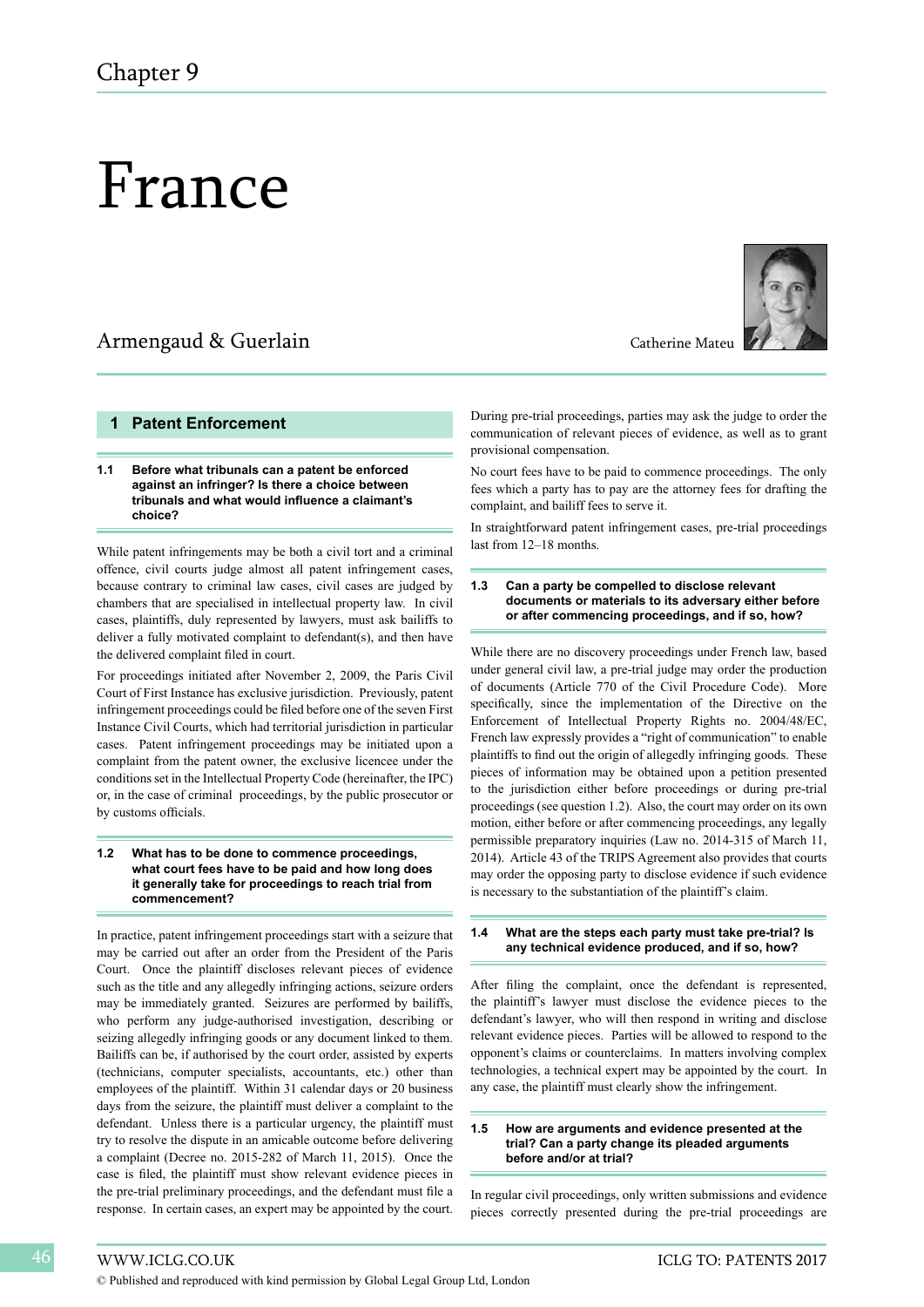During pre-trial proceedings, parties may exchange their written submissions a couple of times in accordance with the calendar set by the judge in charge of the case. During these pre-trial proceedings, parties may add or abandon new means of defence, arguments, or pieces of evidence. Also, parties may withdraw their claims at any time.

# **1.6 How long does the trial generally last and how long is it before a judgment is made available?**

Usually, patent infringement trials last from a couple of hours to half a day. The ruling is made available a few weeks later.

# **1.7 Are there specialist judges or hearing officers, and if so, do they have a technical background?**

In France, the third chamber of the Paris Court of First Instance, composed of a total of 12 judges divided into four sections, specialises in patent cases and has exclusive jurisdiction in France for patent cases. The fifth pole of the Paris Appeals Court, composed of six judges divided into two chambers, specialises in patents, but these judges do not have a technical background.

#### **1.8 What interest must a party have to bring (i) infringement, (ii) revocation, and (iii) declaratory proceedings?**

According to general civil law, plaintiffs must have a personal, legitimate interest to bring proceedings. For infringement cases, as a matter of admissibility, proceedings may be initiated by the patent owner or by the beneficiary of an exclusive licence (except as otherwise stipulated in the licensing contract) if the patent owner gives notice of not instituting such proceedings. Revocation proceedings may take place as a counterclaim or as a principal claim by parties who may have an interest in seeing the patent invalidated (e.g. an action initiated by the patent buyer, Paris Appeals Court, October 19, 2005, PIBD 2006-IIIB-47) as long as the interest is not illegitimate (inadmissibility of an invalidity action filed as a retaliation to unlinked unfair competition proceedings (Paris Appeals Court, July 6, 2007, *SIDER v. PRONTEX*)). Any person who proves to have a legitimate industrial operation on the territory of a Member State of the European Economic Community, or showing real and effective preparations to that effect, may bring non-infringement declaratory proceedings (Article L615-9 of the IPC).

# **1.9 If declarations are available, can they address (i) non-infringement, and/or (ii) claim coverage over a technical standard or hypothetical activity?**

Declaratory non-infringement proceedings can address noninfringement over a legitimate industrial application on the territory of a Member State of the European Economic Community, or over real and effective preparations to that effect (Article L615-9 of the IPC) (see question 1.8).

# **1.10 Can a party be liable for infringement as a secondary (as opposed to primary) infringer? Can a party infringe by supplying part of, but not all of, the infringing product or process?**

Primary infringement is defined in Articles L613-3 (prohibition of manufacturing, use, offering for sale and detention) and L613-4 of the IPC. Specifically, Article L613-4 of the IPC prohibits the supply or offer to supply, on French territory, of the means of implementing, on that territory, the invention with respect to an essential element thereof, where the third party knows that such means are intended for putting the invention into effect. This provision does not apply when the means of implementation are staple commercial articles, except where the third party induces the person supplied to commit acts prohibited by Article L613-3.

#### **1.11 Can a party be liable for infringement of a process patent by importing the product when the process is carried on outside the jurisdiction?**

Article L613-3 of the IPC provides that, except with consent by the patent owner, the offering, putting on the market or using the product obtained directly by a process, which is the patent subject matter, or the importing or stocking for such purposes, shall be prohibited.

# **1.12 Does the scope of protection of a patent claim extend to non-literal equivalents?**

French case law has acknowledged infringement by equivalents, where a similar function is performed by a different item of the infringing goods (Supreme Court, January 26, 1993, PIBD 1996- 608-III-175), as well as partial infringement and reproduction of the essential characteristic of the protected system (Supreme Court, February 19, 1991, PIBD, 1991-503-III-391).

# **1.13 Can a defence of patent invalidity be raised, and if so, how? Are there restrictions on such a defence e.g. where there is a pending opposition?**

Patent validity can be challenged in an enforcement action as a counterclaim or in separate proceedings before the same court. A stay on the proceedings may be requested for good administration of justice or in the circumstances mentioned in question 1.15. The patentee may also limit its patent to avoid invalidity according to Article L613-25 of the IPC.

# **1.14 Other than lack of novelty and inventive step, what are the grounds for invalidity of a patent?**

Article L613-25 of the IPC provides that a patent may be invalid if:

- its subject matter is not patentable within the terms of the IPC;
- it does not disclose the invention sufficiently clearly and completely enough to be carried out by a person skilled in the art; or
- its subject matter extends beyond the content of the patent application.

Article 138 of the European Patent Convention (October 5, 1973) contains similar provisions.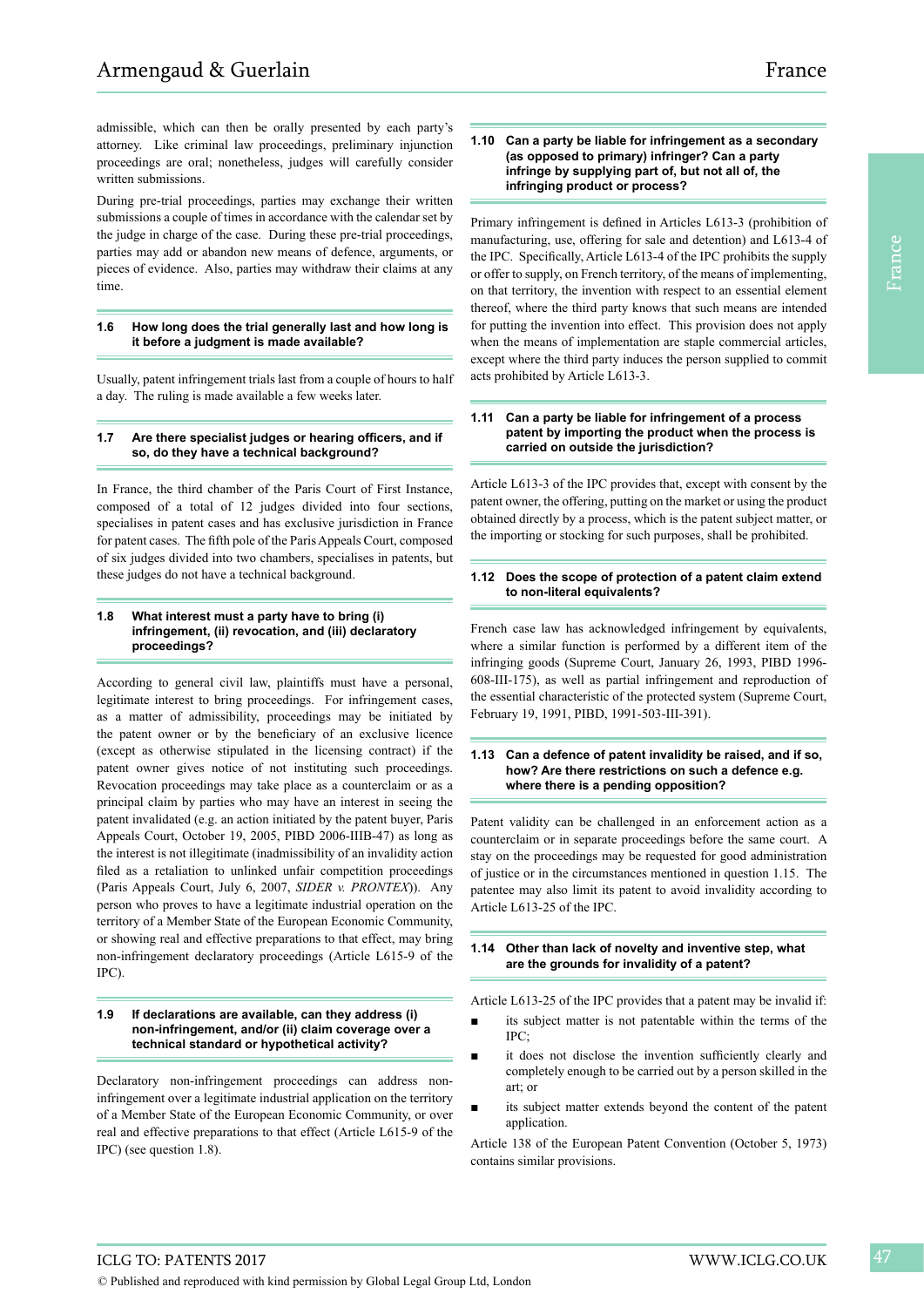#### **1.15 Are infringement proceedings stayed pending resolution of validity in another court or the Patent Office?**

Courts may stay the proceedings for good administration of justice (i.e. other proceedings pending), and must stay the proceedings for infringement of a French patent that covers the same invention as a European patent applied for by the same inventor until the French patent ceases to have effect (because the European patent has been granted) or until the date on which the European patent application is refused, withdrawn or the European patent itself is revoked (i.e. Paris Appeals Court, June 13, 2013, RG 13/06235).

# **1.16 What other grounds of defence can be raised in addition to non-infringement or invalidity?**

The theory of "essential facilities" from EU law, conduct contrary to competition law, or exhaustion of rights can be raised. Also, there is the possibility to oppose prior rights of invention possession (Article L613-7 of the IPC). According to the Paris Convention Article 5-*ter*, the use of patented technology via means of transportation may fall outside the scope of patent law and not constitute patent infringement (see *Interphyto v. Chemagro*, Paris Court of Appeal, 4<sup>th</sup> Chamber, December 3, 1985, PIBD 1986-388-III-130).

# **1.17 Are (i) preliminary, and (ii) final injunctions available, and if so, on what basis in each case? Is there a requirement for a bond?**

Preliminary injunctions may be granted on the merits prior to trials (Article L615-3 of the IPC), if the plaintiffs establish that infringement is plausible. Successful plaintiffs are very commonly granted injunctive relief when found successful on the merits. Under French practice, injunctive relief is granted under penalties for every day of the delay or per infringement to the injunction with the benefit of immediate execution (there is no suspension of the injunction even if an appeal is lodged).

The court may require a bond based on its sovereign appreciation of the case. Such a requirement is not automatic.

# **1.18 On what basis are damages or an account of profits assessed?**

As a matter of principle, damages tend to repair the damage resulting from the infringement. Their assessment will determine whether the plaintiff is entitled to lost sales or to a "licence fee", depending on whether the patent is used. In any case, upon the plaintiff's request, the jurisdiction may allocate a lump sum, which shall be no less than the royalty fee which the infringer would have paid if he had been authorised to do so (Article L615-7 of the IPC). Furthermore, when assessing the damages, parties and jurisdictions must distinguish between the negative economic consequences to the patentee, the moral damage to the latter, and the profits made by the infringer (Law no. 2014-315 of March 11, 2014).

#### **1.19 What other form of relief can be obtained for patent infringement? Would the tribunal consider granting cross-border relief?**

In a successful infringement action, the patent owner will also most often be granted the publication of the ruling (i.e. newspapers,

magazines, the defendant's website) and, if appropriate, the recall of the goods, the destruction of infringing goods, or of the machinery used to produce them. The Court of Justice of the European Union has allowed indirect cross-border relief in *Solvay v. Honeywell Companies* (Case C-616/10) where it admitted, regarding provisional measures, that national courts can grant pan-European preliminary injunctions.

# **1.20 How common is settlement of infringement proceedings prior to trial?**

It is common for both parties to reach a settlement of infringement proceedings prior to trial.

# **1.21 After what period is a claim for patent infringement time-barred?**

Before the Law no. 2014-315 of March 11, 2014, it used to be three years from the last infringement. It is now five years.

# **1.22 Is there a right of appeal from a first instance judgment, and if so, is it a right to contest all aspects of the judgment?**

An appeal may be filed within one month from the notification of the decision. A two-month extension to this deadline is granted to parties located outside of France. After a formal appeal, the appellant must present its motives within three months. In practice, most appeals cover the right to contest all the aspects of the judgment. Once the appeal is filed, the non-appealing party may also contest the first instance ruling within the appeal proceedings.

# **1.23 What are the typical costs of proceedings to first instance judgment on (i) infringement, and (ii) validity? How much of such costs are recoverable from the losing party?**

There are attorney fees for requesting seizure orders, bringing actions, presenting court petitions, pleading cases, and counselling clients. For first instance proceedings, these fees range from EUR 25,000 to EUR 100,000 or more, depending on the case.

In most cases, there are also fees for patent experts (*conseils en propriété industrielle*), who will assist the attorney and the bailiff during both the seizure and the infringement proceedings. These fees are from EUR 30,000 to EUR 150,000 or more, depending on the issues raised in the case.

There are bailiff fees of at least a couple of thousand euros for performing the seizure, and a couple of hundred euros for executing the decision (notification, seizures of accounts, etc.). The first instance legal costs range from a couple of hundred euros to a couple of thousand euros.

There may be expert fees if the court appoints an expert. These fees range from EUR 10,000 to more than EUR 100,000 in cases involving complex technologies.

As a matter of principle, the losing party has to pay the other party's legal costs and attorney fees (more and more French courts grant a lump sum for attorney fees close to the fees justified by produced invoices). In certain cases, the judge may not order compensation for the fees and expenses to the other party if the judge decides to take into account the losing party's economic situation, or decides that such payments would not be fair.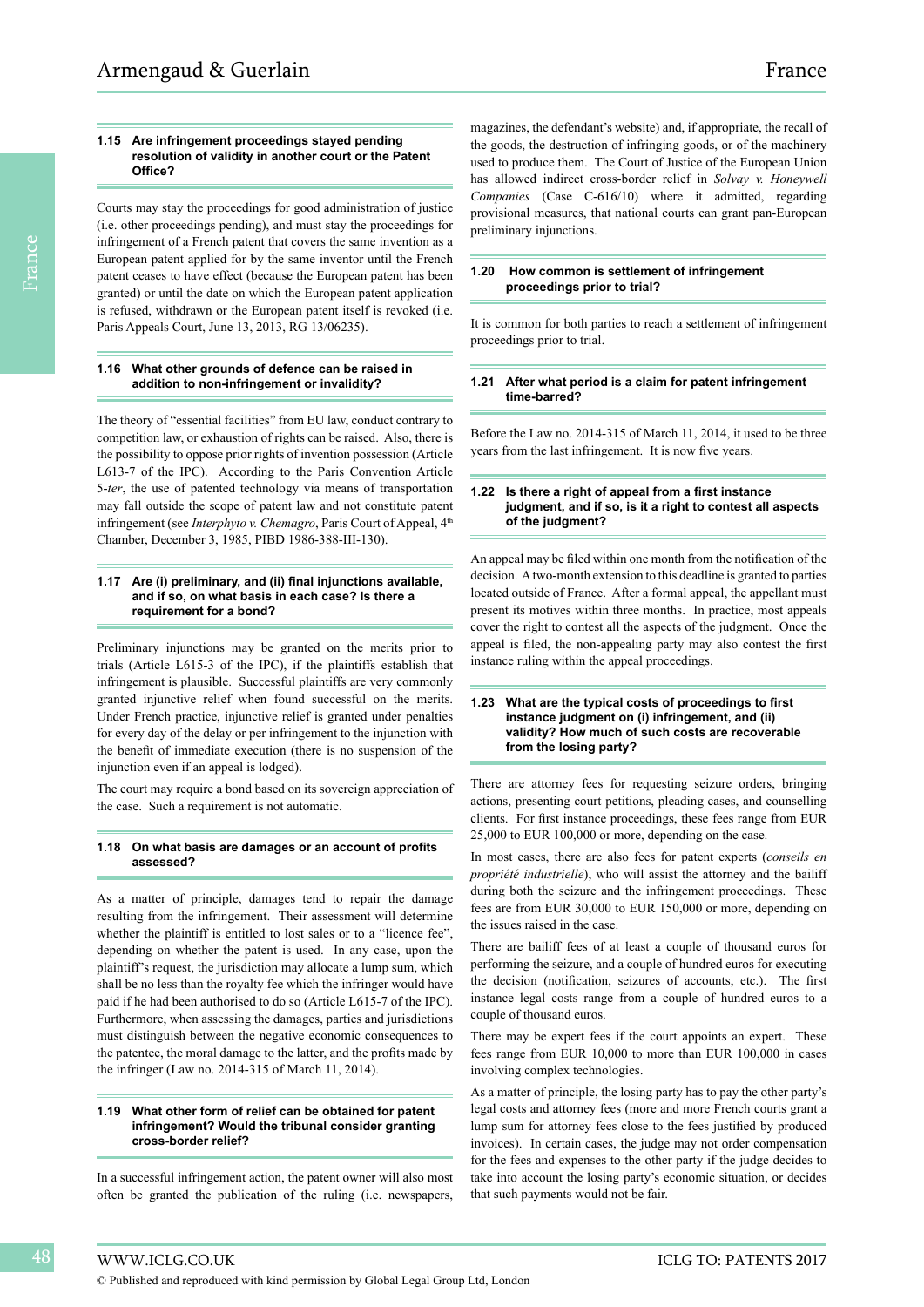**1.24 For jurisdictions within the European Union: What steps are being taken in your jurisdiction towards ratifying the Agreement on a Unified Patent Court, implementing the Unitary Patent Regulation (EU Regulation No. 1257/2012) and preparing for the unitary patent package? For jurisdictions outside of the European Union: Are there any mutual recognition of judgments arrangements relating to patents, whether formal or informal, that apply in your jurisdiction?**

France participates in the enhanced cooperation on the Unitary Patent Protection, which results in a Unitary Patent. The Agreement on a Unified Patent Court was ratified on March 14, 2014. The Central Division of the Unified Patent Court will sit in Paris and hear the cases under the competence of other divisions, as well as the cases about transporting, textiles, paper, fixed constructions, and electricity.

# **2 Patent Amendment**

# **2.1 Can a patent be amended** *ex parte* **after grant, and if so, how?**

Since the law of August 4, 2008, the patentee may limit patent claims before the French Patent Office (INPI) at any time by filing a request and paying the relevant fees (EUR 260 in July 2016).

# **2.2 Can a patent be amended in** *inter partes* **revocation/ invalidity proceedings?**

French patent claims are solely amended before the INPI. European patent claims can be amended before the European Patent Office. French and European patents can be totally or partially cancelled by French courts in *inter partes* invalidity proceedings. Also, as mentioned above, the patentee may amend its claims during the proceedings.

# **2.3 Are there any constraints upon the amendments that may be made?**

Amended claims must be supported by the description and cannot be broader than initial claims.

# **3 Licensing**

# **3.1 Are there any laws which limit the terms upon which parties may agree a patent licence?**

While there are no specific requirements for patent licence terms, licence contracts must be in accordance with competition law. For instance, Article 2 of the EU Regulation no. 316/2014 on technology transfer agreements provides that the contract shall apply as long as the licensed technology has not expired, lapsed or been declared invalid.

# **3.2 Can a patent be the subject of a compulsory licence, and if so, how are the terms settled and how common is this type of licence?**

While French law provides the possibility of compulsory licences, these licences are extremely rare. A compulsory non-exclusive licence may be requested at the court for patents that have not been used according to Articles L613-11 *et seq*. of the IPC. Also, the owner of a subsequent patent that cannot be used without the authorisation of the owner of a prior patent may request before the court a licence of the prior patent to the extent necessary for exploiting the patent of which he is holder, and inasmuch as that invention constitutes, with regard to the prior patent, substantial technical progress and is of considerable economic interest. Plant Variety Rights owners may also request a licence. *Ex officio* patent licences may also be requested for public health reasons (Articles L613-16 *et seq*. of the IPC). There is also the possibility of *ex officio*  licences for national defence requirements.

# **4 Patent Term Extension**

# **4.1 Can the term of a patent be extended, and if so, (i) on what grounds, and (ii) for how long?**

While there is no possibility of a patent extension, in practice, an invention may be protected for a longer term in France:

- if a European patent (EP) with a French designation is filed under the priority of a French patent (an addition of almost a year of protection); or
- by requesting supplementary protection certificates in the case of pharmaceutical specialities and plant protection products covered by a marketing authorisation.

# **5 Patent Prosecution and Opposition**

# **5.1 Are all types of subject matter patentable, and if not, what types are excluded?**

Article L611-10 of the IPC expressly states as patentable all new inventions implying an inventive step and which are susceptible to industrial application, and that which shall not be regarded as inventions include discoveries, scientific theories and mathematical methods, aesthetic creations, schemes, rules and methods for performing mental acts, playing games or doing business, programs for computers, or presentations of information (Paris Court of First Instance, March 19, 2010, RG 2008/01998: cancellation of a patent covering solely a method of presenting information; see also Article 52 of the European Patent Convention). These provisions apply only to the extent to which the patent relates to such subject matter. Thus, patents referring to computer programs may be valid (Paris Court of First Instance, November 20, 2007, PIBD-2007-867-III-59, regarding the patentability of a system of couponing including a computer program).

More precisely, Articles L611-16 *et seq*. provide that methods for treatment of the human or animal body by surgery or therapy and diagnostic methods are not patentable. However, this rule does not apply to products, in particular substances or compositions, for use in any of these methods. Thus, very commonly, pharmaceutical patents are validated (Paris Court of First Instance, July 10, 2010, RG 2008/16206).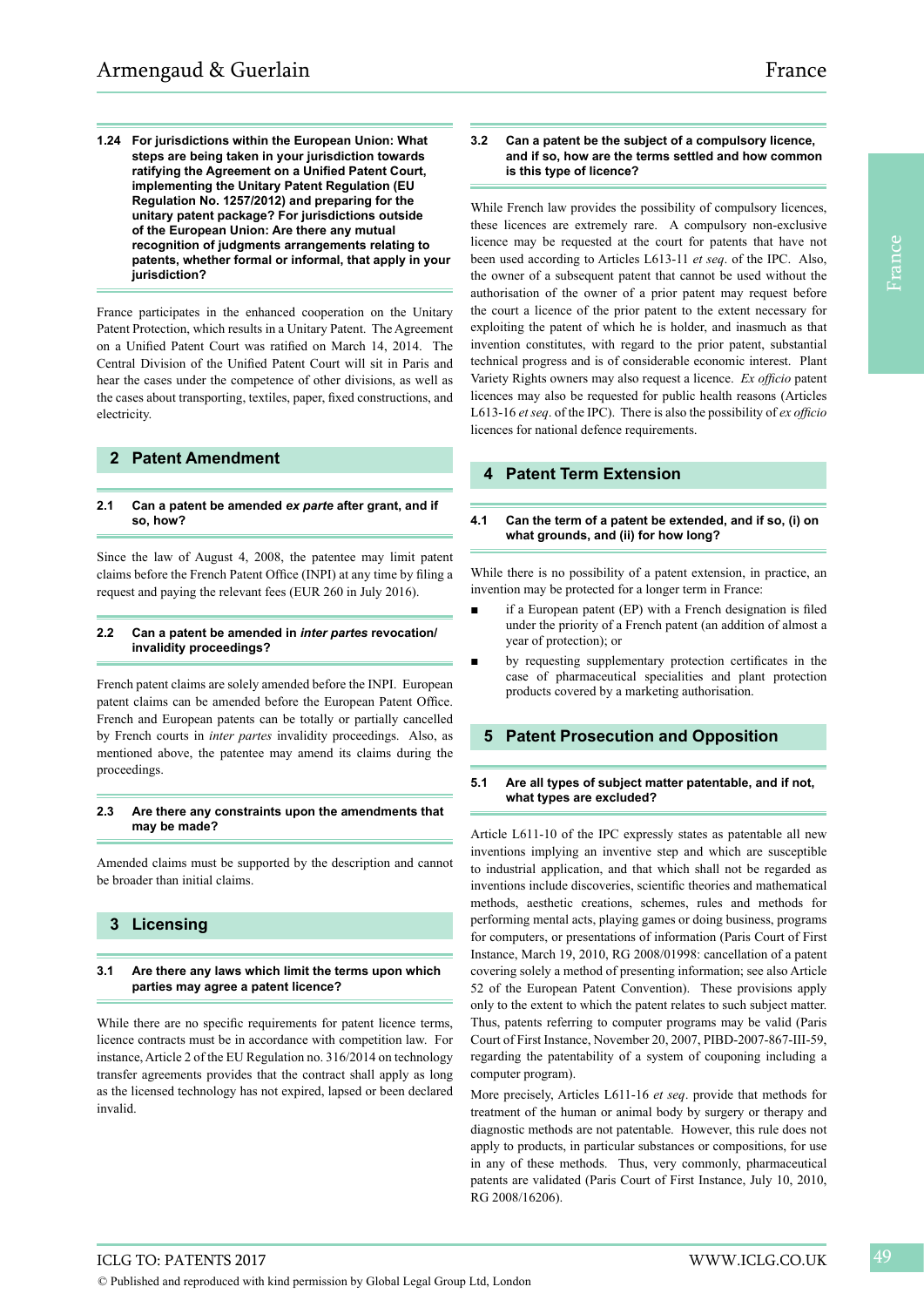**5.2 Is there a duty to the Patent Office to disclose prejudicial prior disclosures or documents? If so, what are the consequences of failure to comply with the duty?**

No, there is not.

# **5.3 May the grant of a patent by the Patent Office be opposed by a third party, and if so, when can this be done?**

French patents may not be opposed. European patents may be opposed up to nine months after the publication of their granting.

# **5.4 Is there a right of appeal from a decision of the Patent Office, and if so, to whom?**

The Paris Appeals Court has exclusive jurisdiction for appeals regarding decisions from the public administration that delivers patents, also called the INPI. Decisions from the European Patent Office (EPO) may be appealed to the EPO Boards of Appeal.

# **5.5 How are disputes over entitlement to priority and ownership of the invention resolved?**

Article L611-8 of the IPC provides that where an application for the grant of an industrial property title has been made, either for an invention unlawfully taken from an inventor or his successors in title, or in violation of a legal contractual obligation, the injured party may claim ownership of the application or of the title granted (see also European Patent Convention, Article 61). According to the IPC, actions claiming ownership shall be barred after five years from the publication of the grant of the industrial property title. The IPC also says that if the bad faith of the owner of the title at the time the title was granted or acquired can be proved, the time limit shall be five years from the expiry of the title.

# **5.6 Is there a "grace period" in your jurisdiction, and if so, how long is it?**

Apart from the right of priority as set in the Paris Convention, only in very specific cases will disclosure of an invention not invalidate a patent based on such invention. The relevant provisions are found in Article L611-13 of the IPC and Article 55 of the European Patent Convention.

Article L611-13 of the IPC provides that a disclosure of the invention shall not be taken into consideration in the following two cases:

- 1) if it occurred within the six months preceding filing of the patent application; or
- 2) if the disclosure is the result of publication, after the date of that filing, of a prior patent application,

and if, in either case, it was due directly or indirectly to:

- a) evident abuse in relation to the applicant or his legal predecessor; or
- b) the fact that the applicant or his legal predecessor had displayed the invention at an official, or officially recognised, international exhibition falling within the terms of the revised Convention on International Exhibitions signed in Paris on November 22, 1928. However, in the latter case, the displaying of the invention must have been declared at the time of filing, and the proof furnished within the time limits and under the conditions laid down by regulation.

Article 55 of the European Patent Convention states that "*(1) […] a disclosure of the invention shall not be taken into consideration if it occurred no earlier than six months preceding the filing of the European patent application and if it was due to, or in consequence of:*

- *(a) an evident abuse in relation to the applicant or his legal predecessor; or*
- *(b) the fact that the applicant or his legal predecessor has displayed the invention at an official, or officially recognised, international exhibition falling within the terms of the Convention on International Exhibitions signed in Paris on 22 November 1928 and last revised on 30 November 1972.*
- *(2) In the case of paragraph 1(b), paragraph 1 shall apply only if the applicant states, when filing the European patent application, that the invention has been so displayed and files a supporting certificate within the time limit and under the conditions laid down in the Implementing Regulations*".

# **5.7 What is the term of a patent?**

The term of both French and European patents is 20 years from the date of the application.

# **6 Border Control Measures**

# **6.1 Is there any mechanism for seizing or preventing the importation of infringing products, and if so, how quickly are such measures resolved?**

EU Regulation no. 608/2013 has harmonised and set the conditions for seizures by customs authorities of infringing goods entering the EU. Customs agents may act upon the patentee's request or during customs control (in which case, the patentee has four business days from the notification to present a request). Once goods are seized, the patentee must introduce proceedings to seek whether intellectual property rights are infringed within 10 business days (three business days in the case of perishable goods). Subsequently, regular proceedings will follow. These regulations also provide possibilities of destruction of goods by customs in cases of consent of the owner of the goods or in cases of small consignments. Similar provisions are found in French law regarding goods circulating within the EU.

# **7 Antitrust Law and Inequitable Conduct**

# **7.1 Can antitrust law be deployed to prevent relief for patent infringement being granted?**

EU competition law has established the principle of exhaustion of right that has limited the scope of patent rights and led to Article L613-6 of the IPC. Also, several copyright law cases have generated the "essential facilities" doctrine, limiting intellectual property rights that could be applied to patent cases. We are not aware of rulings on the merits from the Paris courts implementing such a theory in patent cases, even if it has been debated in cases we have worked on. Regarding interim a pre-trial judge has refused to grant an interlocutory injunction in a case involving essential patents and contractual negotiations between parties considering that a prohibition order may distort contractual negotiations (Paris Court of First Instance, 3rd chapter, 2nd section case management order, November 29, 2013, RG 12/14922). In the same way, the European Commission decided in the *Motorola* case (IP/14/489) that it was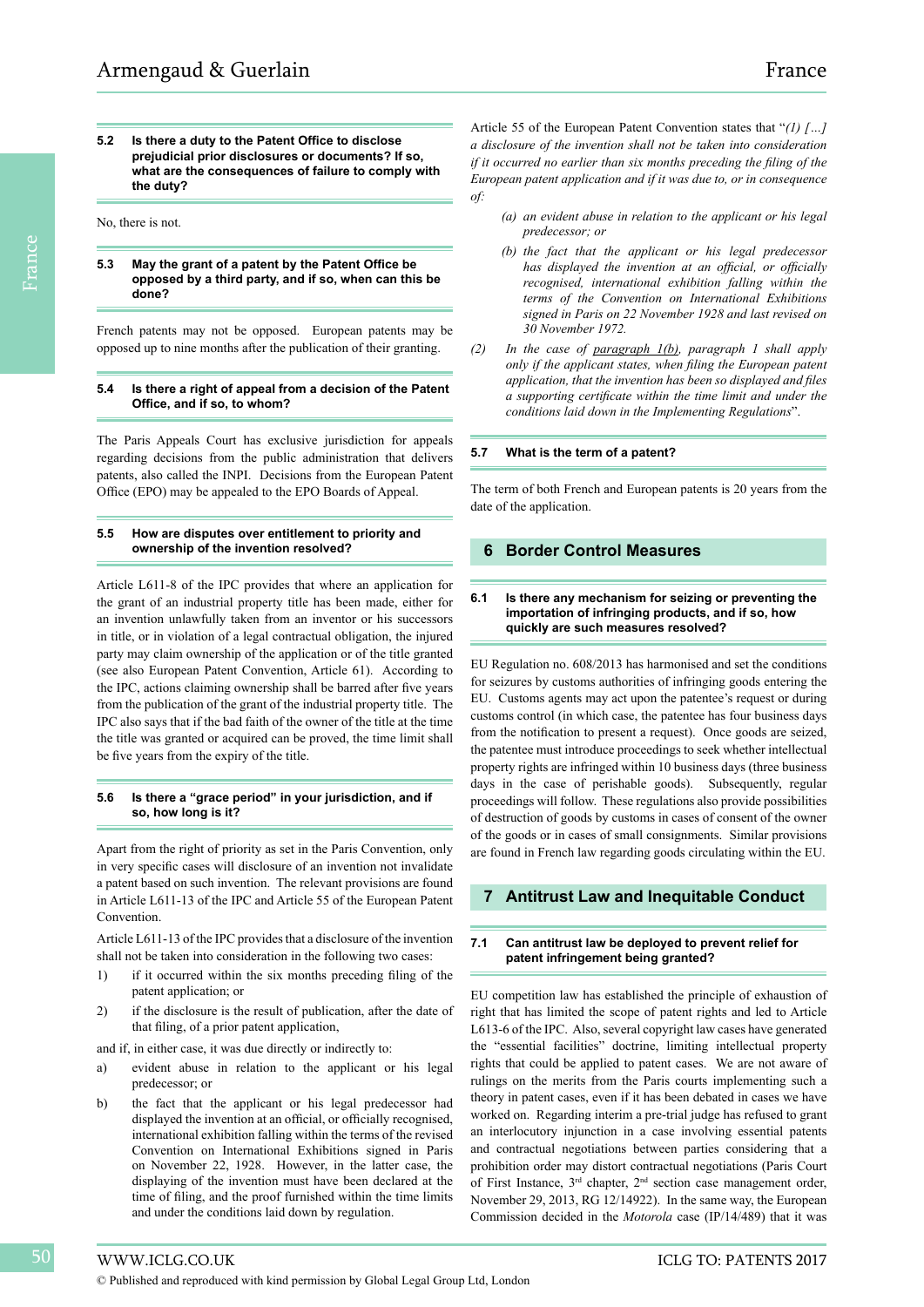abusive for the patent holder to both seek and enforce an injunction on the basis of a standard essential patent against a party who had agreed to take a licence and be bound by a determination of Fair, Reasonable and Non-Discriminatory (FRAND) royalties.

On July 16, 2015, in *Huawei Technologies Co. v. ZTE Corp.* (Case C-170/13), the European Court of Justice interpreted EU competition law provisions regarding patents essential to a standard. The Court interpreted Article 102 of the Treaty on the Functioning of the European Union (TFEU) to not prohibit a patent owner from bringing an infringement action against the alleged infringer and obtaining damages, and seeking an injunction and the recall of infringing products, as long as:

- "*[...] prior to bringing that action, the proprietor has, first, alerted the alleged infringer of the infringement complained about by designating that patent and specifying the way in which it has been infringed and, secondly, after the alleged infringer has expressed its willingness to conclude a licensing agreement on FRAND terms, presented to that infringer a specific, written offer for a licence on such terms, specifying, in particular, the royalty and the way in which it is to be calculated; and*
- where the alleged infringer continues to use the patent in *question, the alleged infringer has not diligently responded to that offer, in accordance with recognised commercial practices in the field and in good faith, this being a matter which must be established on the basis of objective factors and which implies, in particular, that there are no delaying tactics*."

Also, the Court held that in such circumstances: "*Article 102 of the TFEU must be interpreted as not prohibiting […] an undertaking in a dominant position and holding a patent essential to a standard established by a standardisation body, which has given an undertaking to the standardisation body to grant licences for that patent on FRAND terms, from bringing an action for infringement against the alleged infringer of its patent and seeking the rendering of accounts in relation to past acts of use of that patent or an award of damages in respect of those acts of use*."

# **7.2 What limitations are put on patent licensing due to antitrust law?**

Limitations are found in the general EU provisions regarding nondiscrimination and free movement of goods within the EU, as well as competition law issues from EU treaties. More specific competition rules are found in Regulation no. 316/2014, which expressly prohibits pricing restrictions or limiting production (Article 4). In the past year, the European Commission sent a statement of objections in a case about essential patents involving Samsung that has led to commitments to negotiate and not to seek injunctive relief. In late 2013, the European Commission also imposed fines in a well-publicised case regarding generic medicine (fentanyl). The European Court of Justice (ECJ) (Case C-170/13) has set the standards for offers to contract regarding essential patents.

# **8 Current Developments**

#### **8.1 What have been the significant developments in relation to patents in the last year?**

In patent infringement cases, patentees are allowed more broadly to request patent limitations. On July 7, 2016, the European Court of Justice ruled on patent licensing upon a referral from the Paris Court of Appeal regarding patent licensing (Case C-567/14). The Court held that Article 101 of the Treaty on the Functioning of the European Union did not preclude "*a requirement to pay a royalty for the use of a patented technology for the entire period in which that agreement was in effect, in the event of the revocation or noninfringement of a licensed patent, provided that the licensee was able freely to terminate that agreement by giving reasonable notice*".

# **8.2 Are there any significant developments expected in the next year?**

The preparation and implementation of both the Unified Patent Court and the Unitary Patent are major issues that are closely followed by patent practitioners. Currently, the Rules of Procedure of the Unified Court are still being drafted.

The UK's recent vote to leave the EU will have a significant impact on the upcoming Unified Patent Court (UPC) and the Unitary Patent, given that the UPC Agreement provides that it will enter into force once ratified by the UK, as well as by France and Germany. The consequences of Brexit on the Unified Patent Court and the Unitary Patent are closely followed by patent practitioners.

# **8.3 Are there any general practice or enforcement trends that have become apparent in your jurisdiction over the last year or so?**

Since the implementation of the enforcement directive, courts are more inclined to award higher damages and legal fees, based on produced invoices. It is also quite common for courts to order the recall of goods (Paris Court of First Instance, March 4, 2009, RG 2007/2589).

Also, the recent case law of the Parisian courts shows judges award legal fees more and more in relation to the real costs that have been borne by a party, and not symbolic sums, as has often been the case before.

Under French practice, defendants in patent infringement proceedings are filing more and more counterclaims based on the harm arising from patent infringement claims (Court of Cassation, February 10, 2015, Case no. 2013/20150).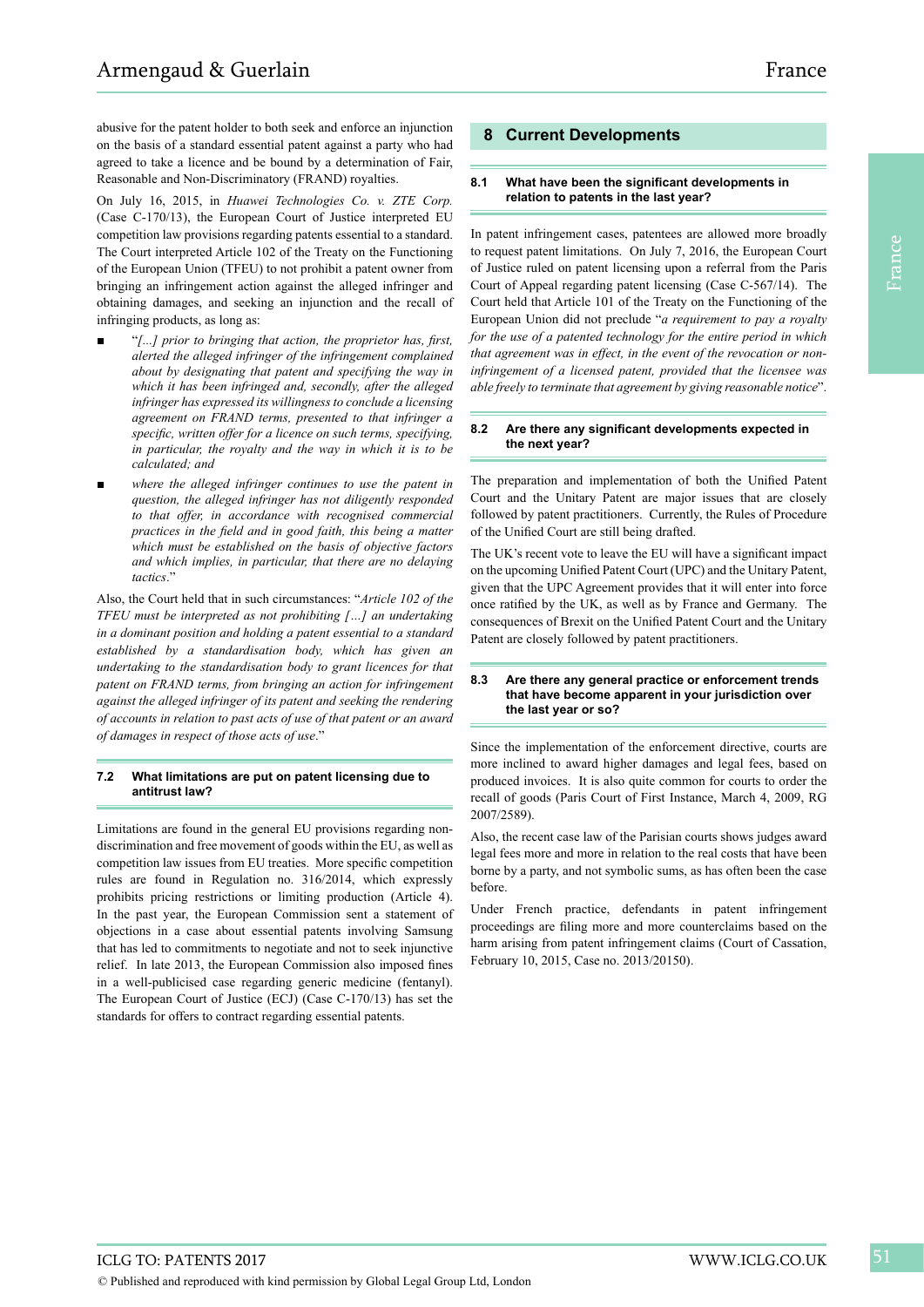

# **Catherine Mateu**

Armengaud & Guerlain 12, avenue Victor Hugo 75116 Paris France

*Tel: +33 1 4754 0148 Fax: +33 1 4054 7857 Email: c.mateu@armengaud-guerlain.com URL: www.armengaud-guerlain.com*

Catherine Mateu is a partner at Armengaud & Guerlain, and a certified intellectual property specialist lawyer in Paris. She holds a postgraduate degree in French and European Business Law from the Université de Nancy II, an LL.M. in Common Law from the University of East Anglia, a DESS in Industrial Property from the Université de Paris II, and a DEA in Private International Law from the Université de Paris I. She is fluent in French, Spanish, English, and Basque.

Ms. Mateu is an active member of several intellectual property law associations, including the AIPPI and INTA, where she holds several committee leadership positions. She also frequently speaks at various intellectual property conferences.

Her practice serves clients ranging from inventors, non-profit organisations, and local start-ups to multi-national corporations, and focuses on finding timely and cost-effective solutions to a wide array of patent, trademark, design infringement, and licensing matters.

# **ARMENGAUD GUERLAIN**

Armengaud & Guerlain, founded in 1993, is a law firm fully specialised in intellectual property (patents, trademarks, designs and models, and copyright) and the related issues of unfair competition, consumer law, advertising rights (particularly comparative advertising), and the Internet. Reflecting its well-recognised expertise, the firm has worked with a wide variety of French and international clients, from artists and inventors to bluechip companies, governments, and state-owned enterprises. In addition to French, the firm's daily working languages include English and Spanish.

Armengaud & Guerlain works with a network of foreign colleagues selected for their high level of technical expertise and their use of work methods identical to Armengaud & Guerlain, thereby enabling the firm to treat files simultaneously in several countries. Each file is treated in a collaborative manner. The firm places particular emphasis on maintaining lasting, high-quality relationships with its clients, combining competence and reactivity.

Due to its well-recognised expertise, the firm has been able to appear systematically for decades in rankings of top law firms established by specialised publications *WTR*, *IAM*, *Who's Who Legal*, *The Legal 500*, *Chambers*, *Les Décideurs*, *Managing Intellectual Property* and *IP Stars*.